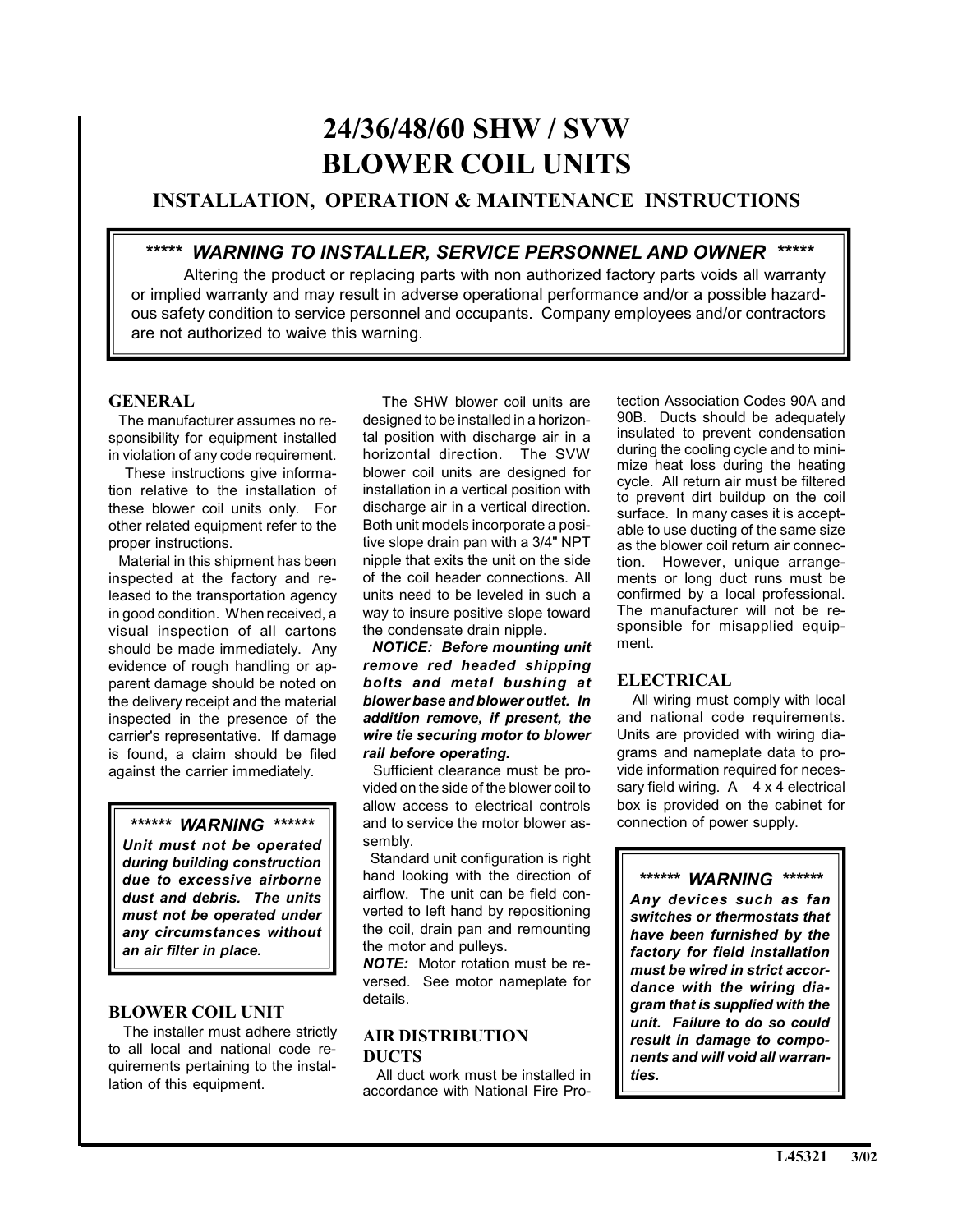These blower coil units can be provided with a optional Class 2 relay/transformer for 24-volt control circuits (3/4 HP maximum load rating). Should any add-on equipment also have a Class 2 transformer furnished, care must be taken to prevent interconnecting outputs of the two transformers by using a thermostat with isolating contacts.

#### **PIPING**

 These units employ a hydronic coil designed for use with either hot or chilled water. Each coil has a 1/4 inch bleed line.

 All piping must be adequately sized to meet the design water flow requirements as specified for the specific installation. Piping must be installed in accordance with all applicable codes. All chilled water piping must be insulated to prevent condensation.

## *\*\*\*\*\*\* WARNING \*\*\*\*\*\**

*When connecting piping or valve kits to blower coil units, do not bend or reposition the coil header tubing for alignment purposes. This could cause a tubing fracture resulting in a water leak when water pressure is applied to the system.*

 The piping connections on the equipment are not necessarily indicative of the proper supply and return line sizes. To minimize restrictions, piping design should be kept as simple as possible.

**Caution:** Prior to connecting to the blower coil all external piping must be purged of debris.

 Condensate drain lines must be installed with adequate slope away from the unit to assure positive drainage. Since the drain pan is located on the suction side of the blower, a negative pressure exists at the drain pan and a minimum trap of 1-1/2 inches must be provided in the drain line to assure proper drainage. *NOTE:* Drain pan has positive slope to the nipple which is located on the coil connection side of the unit.

#### **GENERAL PIPING PRECAUTIONS**

1. Flush all field piping prior to connection to remove all debris. 2. Use wet cotton rags to cool valve bodies, if present, when soldering. 3. Open all valves (mid-way for hand valves, manually open on motorized valves) prior to soldering. 4. When soldering to bronze or brass, heat the piping while in the socket/cup and begin introducing the solder when the flux boils rapidly. Avoid direct flame into the solder joint.

5. Heat can only be applied to the cup of the valve body for a minimal time before damage occurs (even with the use of wet rags.

**WIRING DIAGRAMS**

6. Avoid rapid quenching of solder joints as this will produce joints of inferior quality.

7. The coil header or valve package will not support the weight of the connecting pipes. All pipes which are connected to the unit must be completely supported prior to connection to the unit.

8. Provisions must be made for expansion and contraction of piping systems. All horizontal and vertical risers, including runouts, must be able to withstand significant movement with temperature changes. Failure to do so will result in damage and failure of piping, fittings and valves throughout the building.

9. Never insulate the heads or motorized portion of control valves. Damage can occur in the form of excessive heat build up and interference to the operation and moving parts may result.

10. All piping fabricated in the field should be installed with consideration of additional space for any electrical routing that may be required.

11. Connect all piping per accepted industry standards and observe all regulations governing installation of piping systems. When all connections are complete the system must be pressure tested. Repair any solder joint leaks and gently tighten any leaking valve packing nuts and piping accessories as required. Hydronic systems are not designed to hold pressurized air and should only be tested with water.



#### **STANDARD UNIT OPTIONAL RELAY / TRANSFORMER (FIELD INSTALLED)**

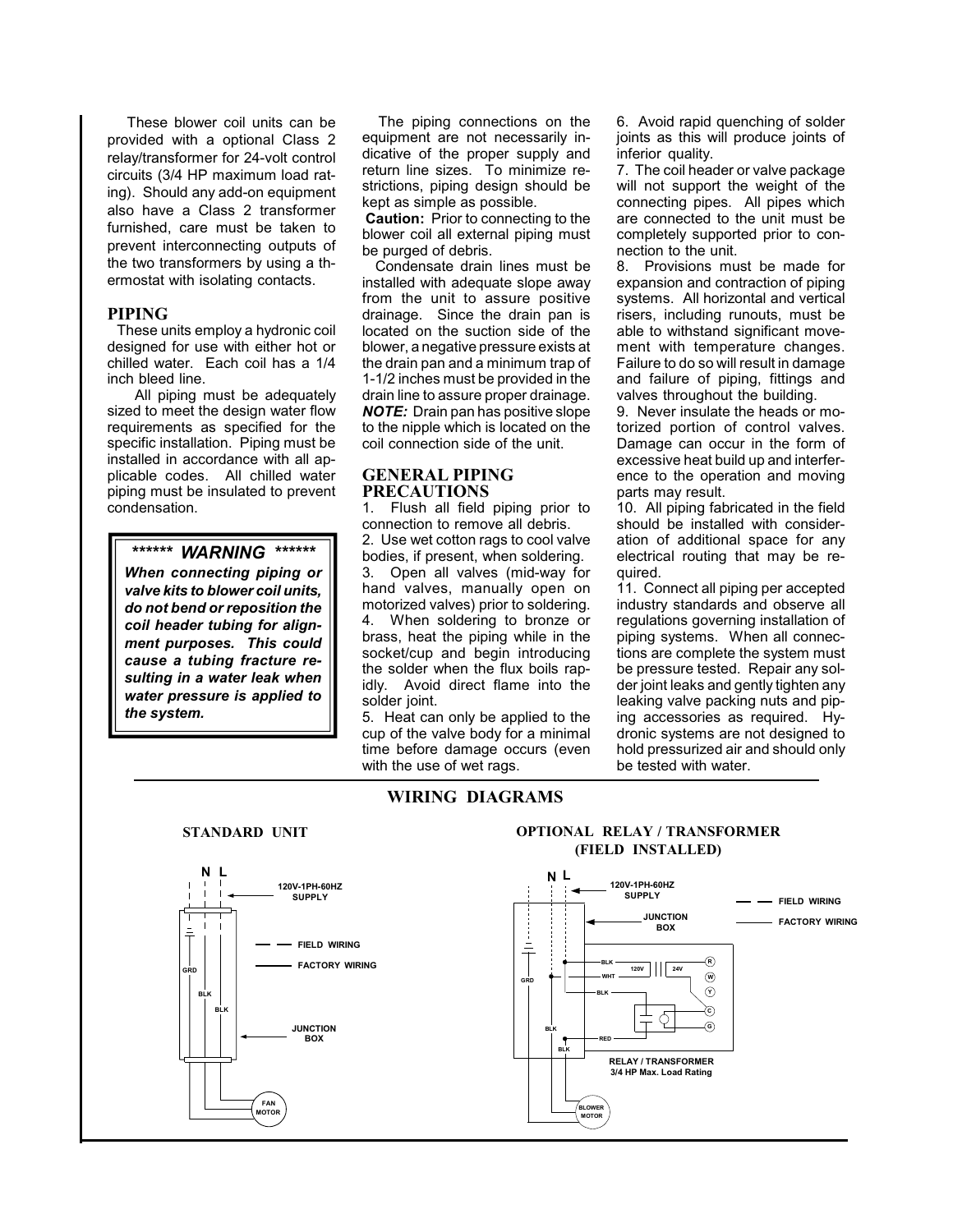#### **PIPING INSULATION**

 After the system has been proven leak free, all lines and valve control packages must be insulated to prevent condensate drippage or insulated as specified on the building plans.

*Note:* Many valve packages will not physically allow all components to fit over an auxiliary drain pan. It is the installers responsibility to capture all condensation or insulate the piping to ensure adequate condensation prevention.

#### **DUCT WORK**

All duct work must be installed in accordance with industry accepted practices, and all applicable national and local code requirements.

#### **NOISE**

These blower coil units are designed for quiet operation, however, all air handling equipment will transfer some amount of noise to the conditioned space. This should be taken into consideration when planning the location of the equipment.

## **MOUNTING**

It is important to ensure that the blower coil unit is securely mounted and the structure is sufficient to support the weight of the equipment. Two (2) mounting rails are supplied on the blower coil unit. All anchors for mounting the equipment must be placed and sized to ensure a safe and durable installation. When necessary use shims to obtain the proper level. This will ensure that the condensate will drain from the unit.

#### **INSTALLATION PRECAUTIONS**

Installation of this equipment should only be performed by properly trained personnel to ensure proper installation and the safety of the installer. The following are some precautions to be followed for typical installations.

1. Always use proper tools and equipment.

2. No wiring or other work should be attempted without first ensuring that the blower coil is completely disconnected from the power source and locked out. Always verify that a good ground connection exists prior to energizing any power sources.

3. Always review the nameplate on each unit for proper voltage and control configurations. This information is determined from the components

and wiring of the unit and may vary from unit to unit.

4. When soldering or brazing to the unit it is recommended to have a fire extinguisher readily available. When soldering close to valve packages or other components heat shields or wet rags are required to prevent damage.

5. When the blower coil unit is in operation components are rotating at high speeds.

6. Units must be installed level to ensure proper drainage and operation.

7. Check unit prior to operation to ensure that the condensate water will drain toward the drain connection. An auxiliary overflow pan may be required as a back up to a clogged primary drain.

8. Be sure that the drain pan is free from foreign material prior to start up.

9. Check filter media installation to ensure that it is installed correctly. Use the directional arrows or other information on the filter to determine the proper flow direction.

10. Ensure that the air distribution system does not exceed the external static rating of the unit. This could cause the motor to activate its internal motor temperature protector and shut off on safety.

*\*\*\*\*\*\* WARNING \*\*\*\*\*\* The manufacturer does NOT WARRANT equipment subjected to abuse. Metal chips, dust, drywall tape, paint over spray, etc. can void warranties and liability for equipment failure, personal injury and property damage.*

## **START-UP OPERATION Pre-start Check**

1. Check that supply voltage matches nameplate data.

2. Ensure that the unit is properly grounded.

3. With power off, ensure that the blower wheel(s) rotate freely and quietly.

4. Check that coil(s), valves and piping have been leak checked and insulated as required.

5. Ensure that all air has been vented from the system.

6. Install all panels.

7. Install any filters which may have been removed during the installation process.

#### *\*\*\*\*\*\* WARNING \*\*\*\*\*\**

 *Always wear eye protection. When blower coil is operating, some components are operating at high speeds. Personal injury can result from touching these items with any object*

 *All electrical and service access panels must be returned and secured in their proper place.*

 *Clear surrounding area of all tools, equipment and debris. Check the entire unit to ensure it's cleanliness.*

## **HANGING ROD MOUNTING DIMENSIONS**



| <b>MODEL</b> | А  | в          |
|--------------|----|------------|
| 24SH         | 35 | 29         |
| 36SH         | 35 | $38 - 1/2$ |
| 48SH         | 37 | 40         |
| 60SH         | 40 | 47         |